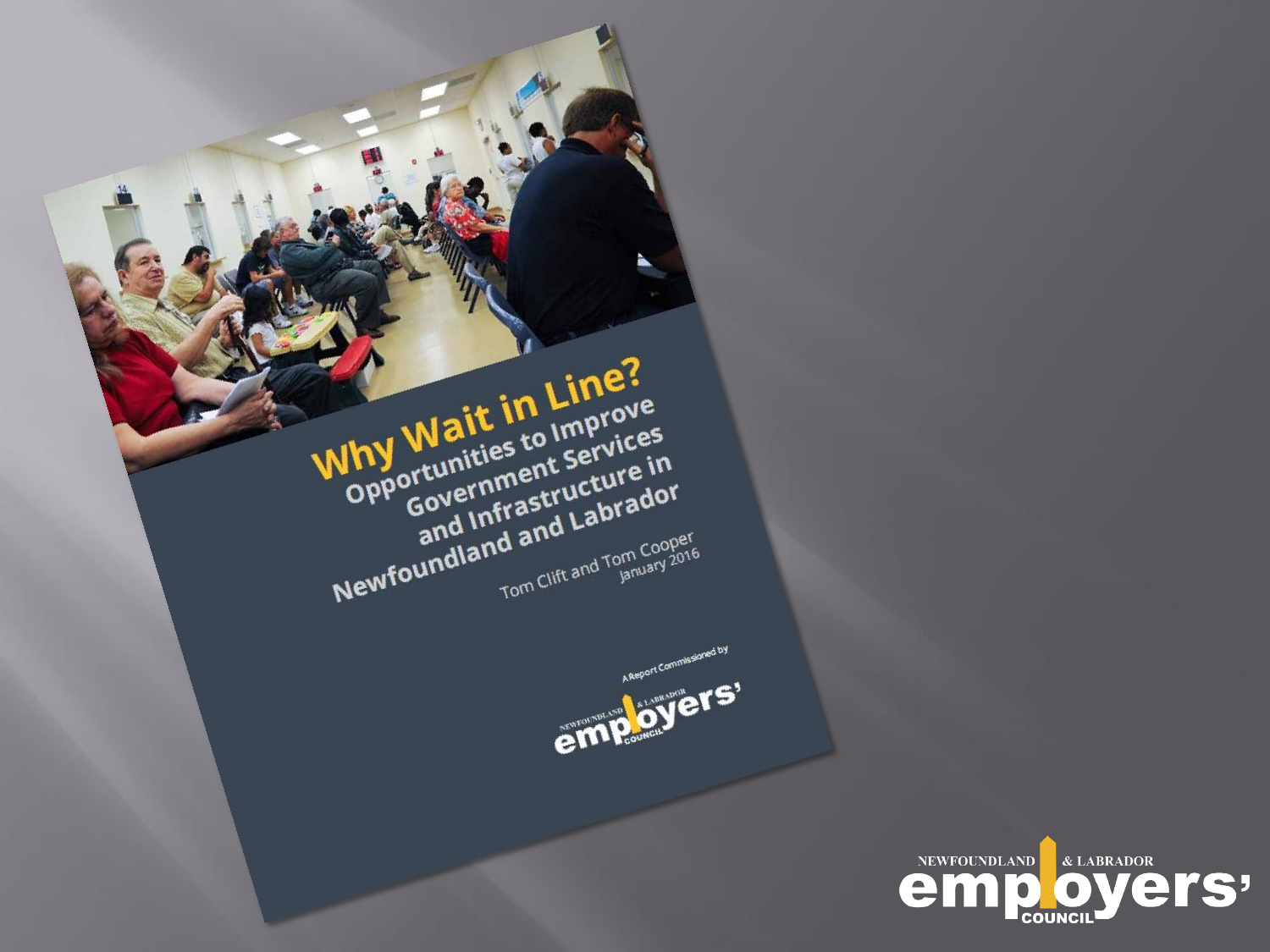| <b>Study</b>                                                                                                 | <b>Sample</b>                                                       | <b>Results</b>                                                                                                         |
|--------------------------------------------------------------------------------------------------------------|---------------------------------------------------------------------|------------------------------------------------------------------------------------------------------------------------|
| UK - Controller and<br><b>Auditor General</b>                                                                | <b>37 Traditionally Procured</b><br><b>Capital Projects</b>         | 73% had cost overruns, 70% had delays                                                                                  |
| UK - HM Treasury                                                                                             | 61 Operational PPP projects                                         | Only 12% had delays,<br>no cost overruns borne by public                                                               |
| Australia - The Allen<br><b>Consulting Group</b><br>report to<br>Infrastructure<br>Partnerships<br>Australia | 33 traditional capital projects<br>and 21 PPPs                      | <b>Traditional: cost overruns of 35.3%</b><br>PPP: cost overruns of only 11.6%                                         |
| Canada - Conference 19 PPP projects<br><b>Board of Canada</b>                                                |                                                                     | Cost savings measured between 1% and 61%<br>relative to traditional procurement<br>17 of 19 delivered early or on time |
| The Serco Institute                                                                                          | Review of over 200 reports<br>on ASD from 12 different<br>countries | Average cost savings of nearly 20%                                                                                     |

Why Wait in Line? Professor Tom Clift & Dr. Tom Cooper January 2016

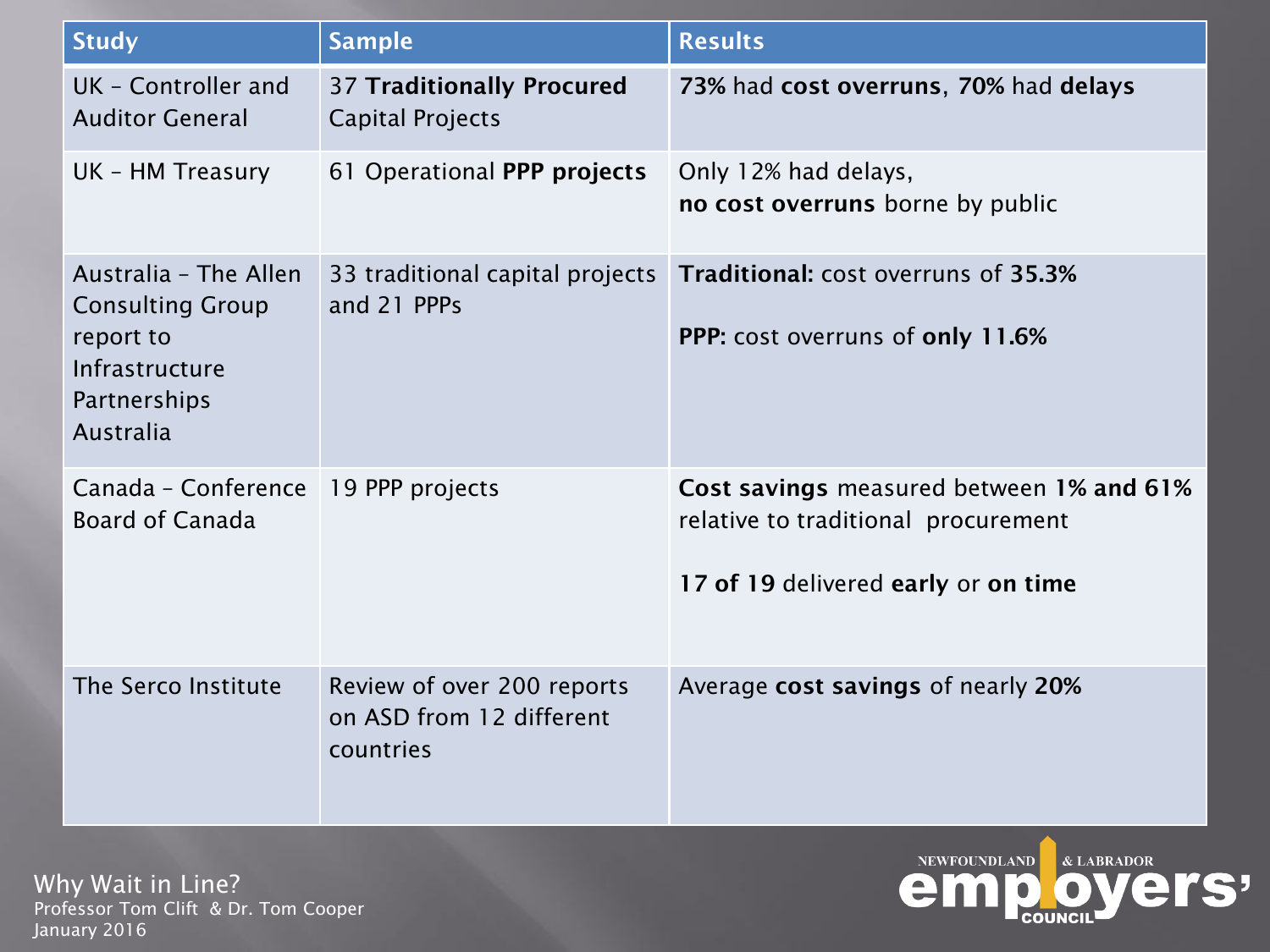**Generally speaking, do you support the private sector becoming more involved in the delivery of services traditionally delivered by government?** 



Corporate Research Associates, August 2015

Sample size: 400 95% confidence level, +/-4.9% margin of error

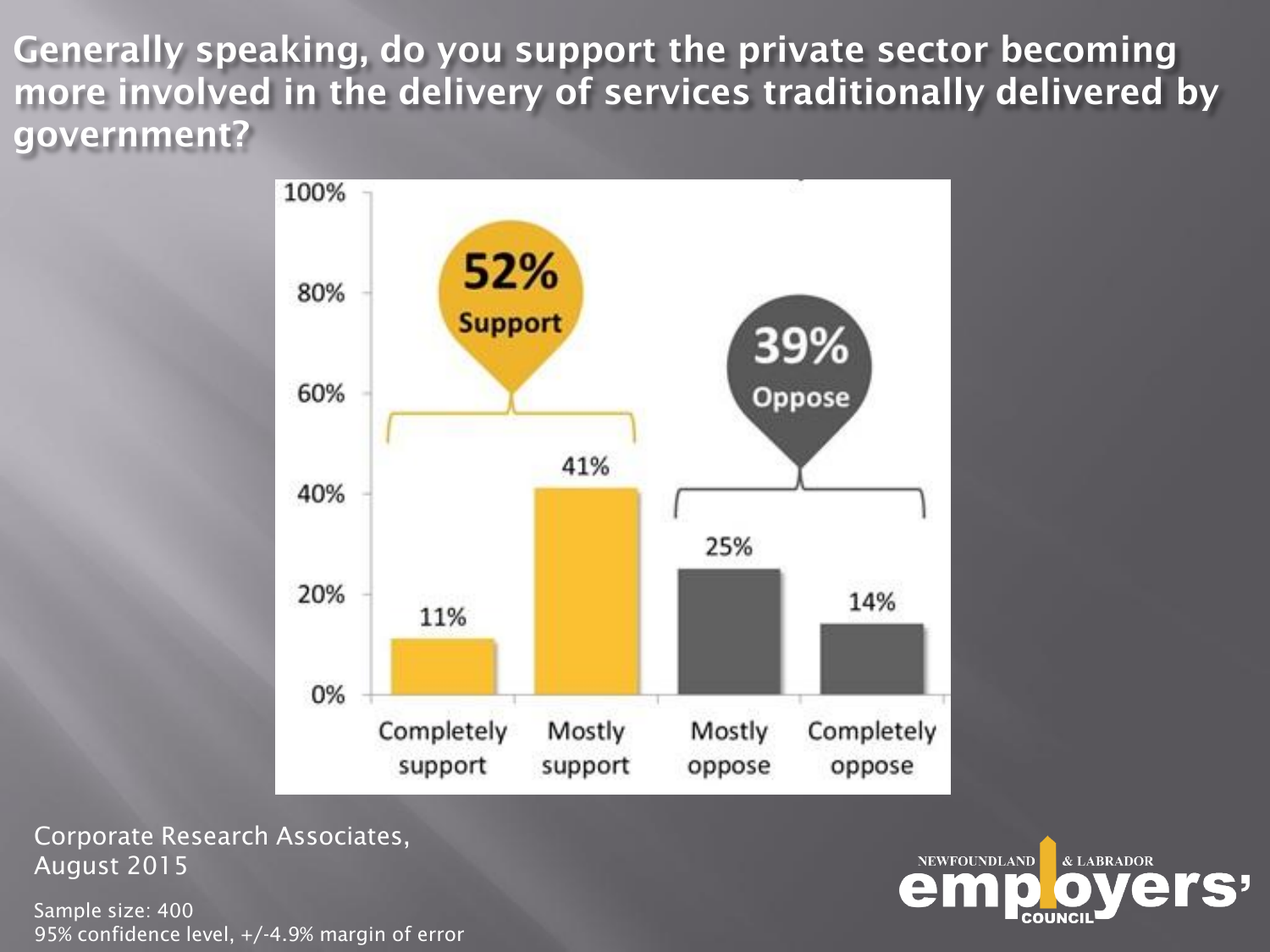## **Recommendations for** Government

- Educate & Inform public on benefits of partnership
- Build capacity internally
- Undertake an audit to identify partnership opportunities
- Adopt an "early wins" strategy

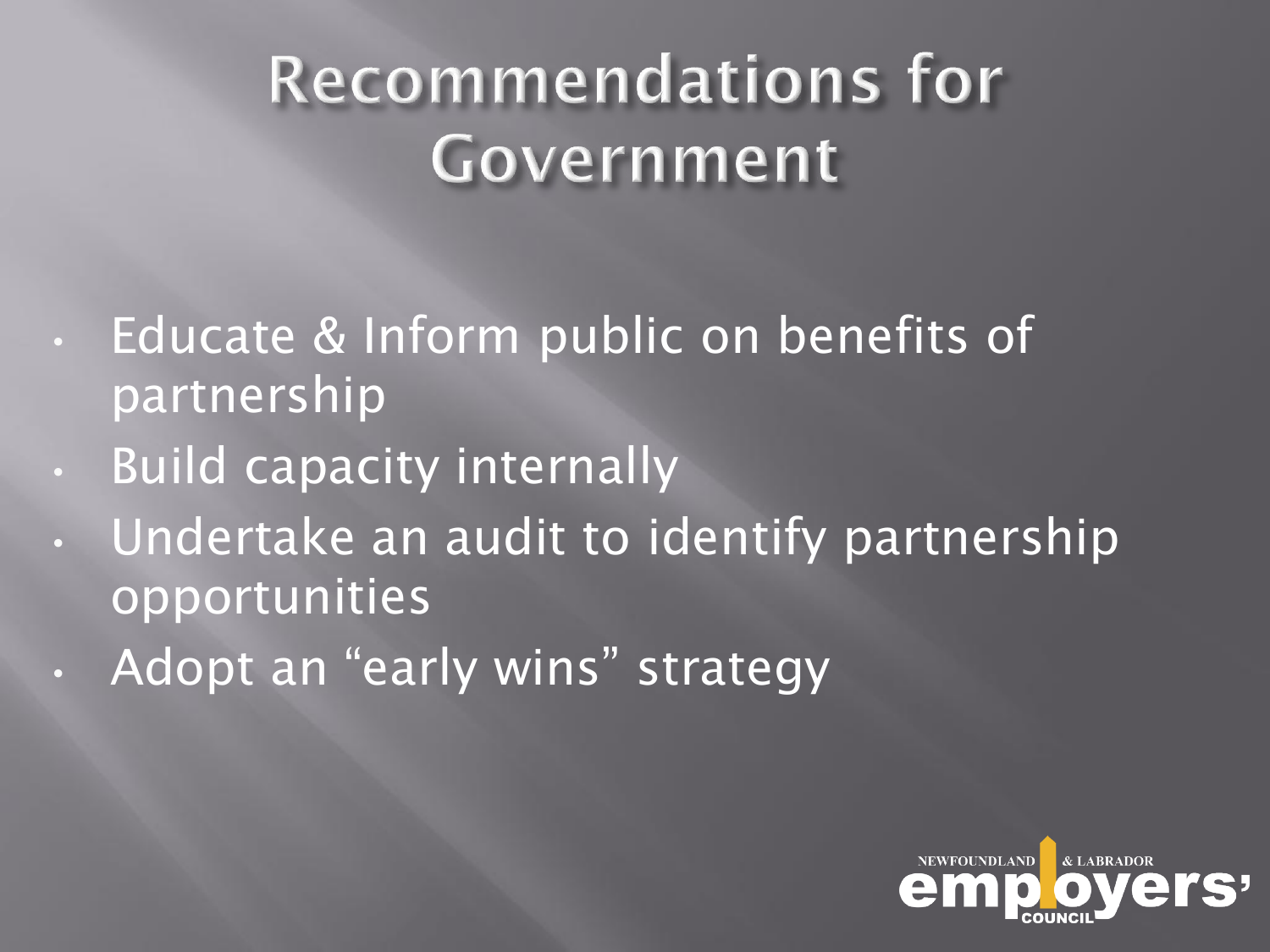## **Opportunities for Partnerships with the Private & Not-For-Profit Sector**

42% 46% 52% 55% 60% 61% 28% 26% 20% 23% 20% 18% 27% 25% 26% 21% 19% 20% **Administration of land registration, and other similar licences and registries Back office technical support functions within the public service such as IT support, and email hosting Low risk, transactional health services such as blood collection Food services, laundry services, janitorial and other support functions within government run facilities Construction and facility maintenance of public buildings including hospitals and schools Construction and maintenance of highways and roads** ■Support ■Neutral ■Oppose Mean 6.7 6.7 6.3 6.2 5.9 5.8 Support/ Opposition 3.1x 3.2x  $2.6x$ 55%

Corporate Research Associates, August 2015

 $2x$ 

84%